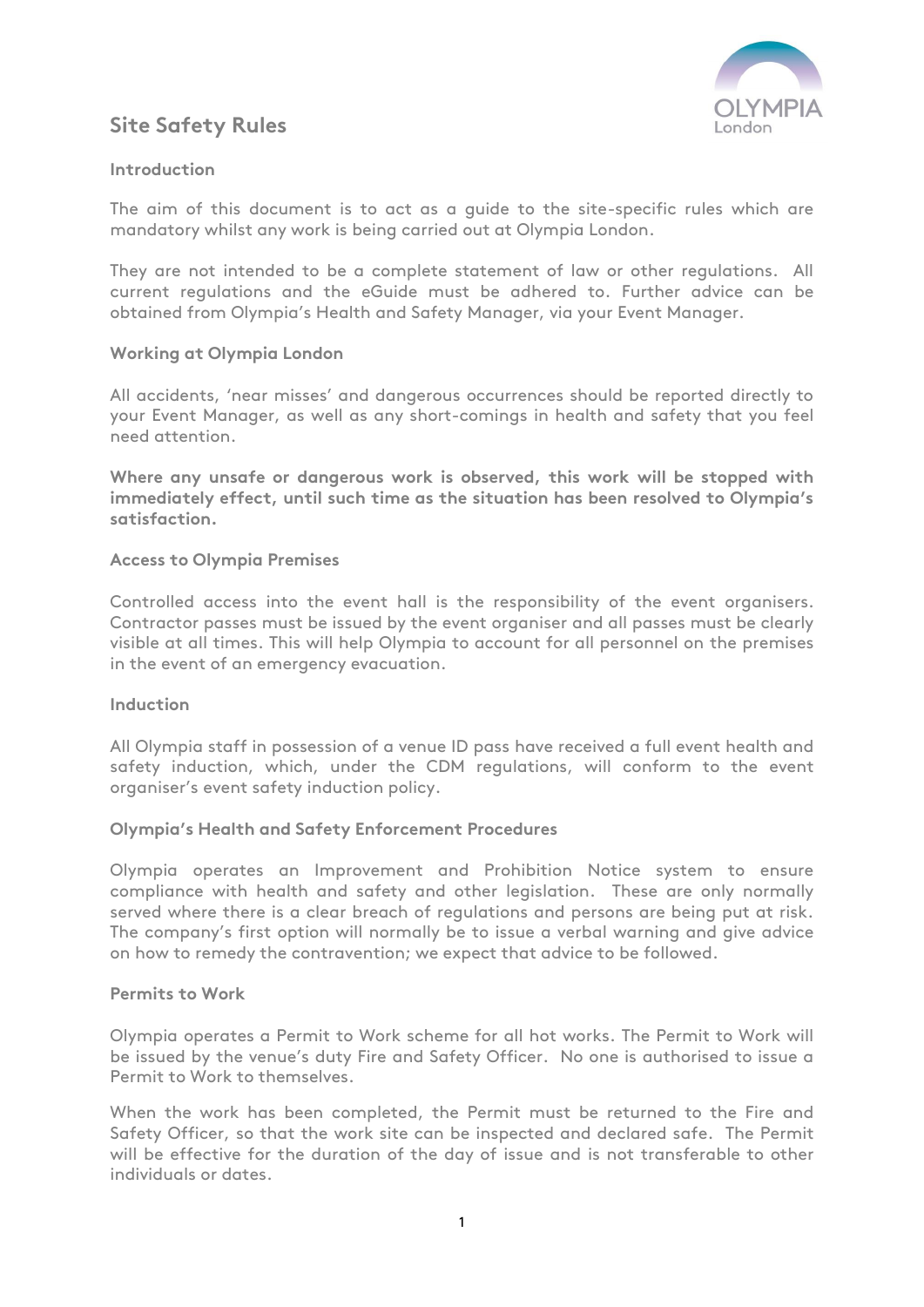# **Fire Precautions**

All gangways must be maintained as adequate escape routes of a suitable width (2m minimum at Olympia) and be kept free from obstruction at all times.

All fires, no matter how small, must be reported to the Control Room immediately on extension 2666. All necessary precautions to prevent fires must be taken and advice on fire prevention issues can be obtained from Olympia's Fire and Safety Officer.

The event organiser's staff will be briefed on Olympia's emergency procedures by the venue's duty Fire and Safety Officer. This information must be passed on to all personnel working within the event hall by the event organisers.

All personnel must ensure upon commencing work that they are aware of the location of the nearest:

- Fire alarm (evacuation signal)
- **•** Escape route
- Fire extinguisher and its correct use

No firefighting equipment should be interfered with or moved without permission from Olympia's Fire and Safety Officers.

# **Compressed Gases (e.g. LPG, Acetylene)**

All compressed gas cylinders, prior to being brought on to the premises, must be identified and recorded by Olympia's Fire and Safety Officers who will also 'tag' them to aid identification. It is important that you co-operate with this procedure to prevent cylinders arriving on site without ownership being identified.

Designated storage areas for compressed gases are allocated at 'G' Gate. All cylinder valves must be fully closed when the cylinder is not in use and cylinders **must not be stored within the buildings when open to the public.** A charge will be levied on cylinders left on site.

Olympia London's 'Safe Working Practice for the Use and Handling of LPG' must be complied with.

# **Rigging**

Where a contractor is carrying out their own hoist and fix operation, they must comply with Olympia London's hoist and fix procedure. A form, provided by Olympia's rigging service provider, must be completed, providing details of a competent person, and the work, once completed, must be signed off by them.

# **Unauthorised Areas**

All contractors must work within their authorised areas. Contractors requiring access to any unauthorised areas (eg roof areas), must first gain authority via the venue event manager and once authorised they must comply with Olympia's access/induction procedures.